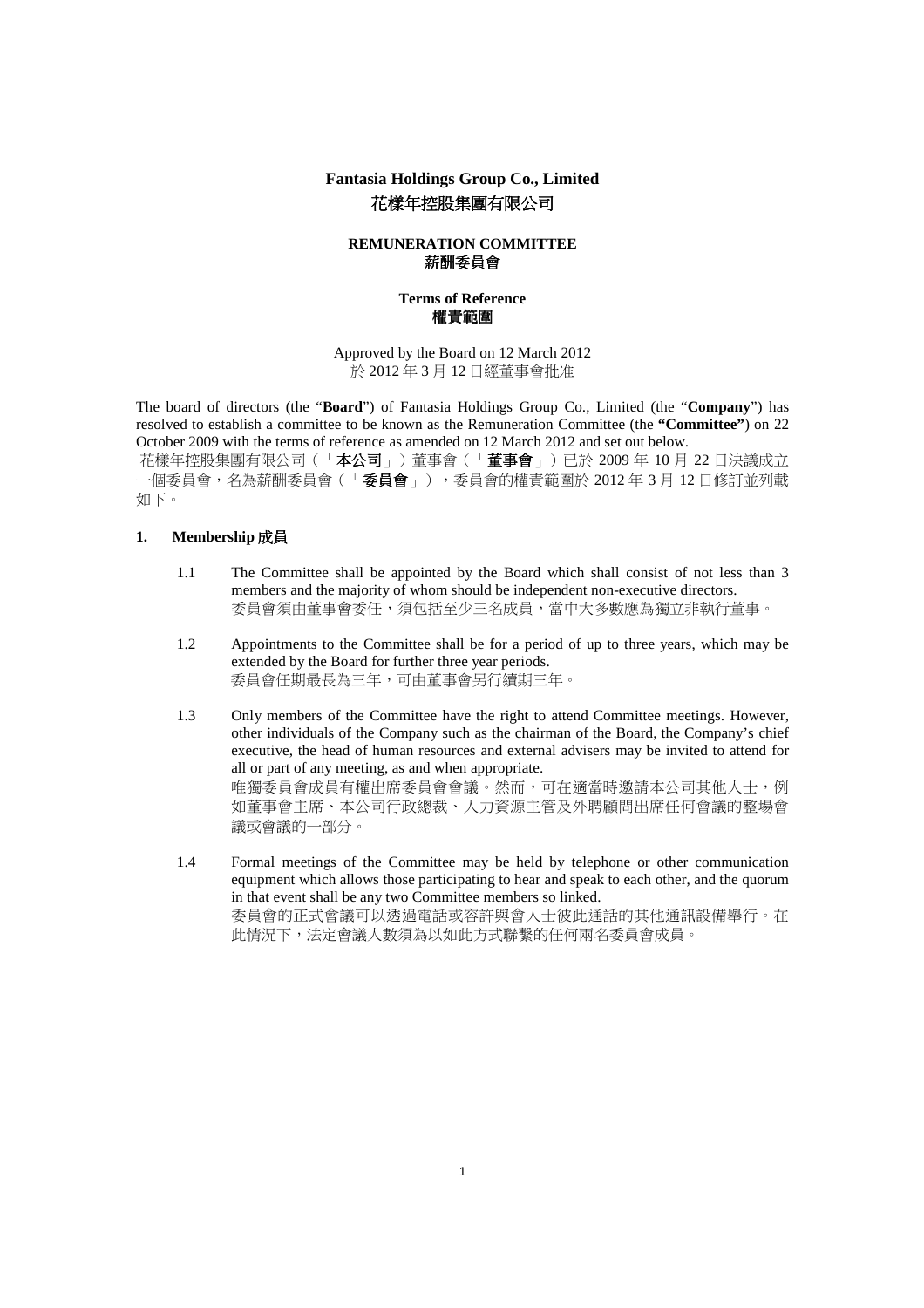1.5 The Board shall appoint the chairman of the Committee (the "**Committee Chairman**") who shall be an independent non-executive director and determine the period for which he will hold that office. The chairman of the Board shall not be eligible to be appointed as the Committee Chairman. In the absence of the Committee Chairman and/or an appointed deputy, the remaining members present shall elect one of themselves to chair the meeting. The Committee shall be chaired by an independent non-executive director. 董事會須委任一名獨立非執行董事為委員會主席(「委員會主席」)並確定其任 期。董事會主席不符合資格獲委任為委員會主席。如委員會主席及/或獲委任的副 主席缺席會議,有出席的其餘成員須推選其中一名成員主持會議。委員會主席須為 獨立非執行董事。

#### **2. The Secretary** 秘書

The company secretary of the Company, or his/her nominee, shall act as the secretary of the Committee (the "**Secretary**").

本公司的公司秘書或其代理人須擔任委員會的秘書(「秘書」)。

## **3. Proceedings** 程序

Unless varied by these terms of reference, meetings and proceedings of the Committee shall be governed by the Company's articles of association regulating the meetings and proceedings of the directors of the Company.

除非經權責範圍更改,否則委員會的會議及程序受到監管本公司董事的會議和程序的本公司 章程細則規管。

#### **4. Quorum** 法定會議人數

The quorum necessary for decision of the Committee shall be any two independent non-executive directors. A duly convened meeting of the Committee at which a quorum is present shall be competent to exercise all or any of the authorities, powers and discretions vested in or exercisable by the Committee.

委員會決議的法定人數須為任何兩名獨立非執行董事。委員會正式召開而法定會議人數足夠 的會議,須有資格行使所有或任何歸屬予委員會與委員會可行使的許可權、權力和酌情權。

## **5. Frequency of Meetings** 會議次數

Meetings of the Committee shall be held as and when appropriate, but at least once a year, held to coincide with key dates within the financial reporting and audit cycle. The Committee Chairman or any other member may convene a meeting of the Committee whenever he or she considers it necessary or desirable.

委員會會議須在適當於舉行,但至少每年舉行一次以配合財務匯報和核數周數的重要日期。 委員會主席或任何其他成員可在其認為必要或適宜的時候召開委員會會議。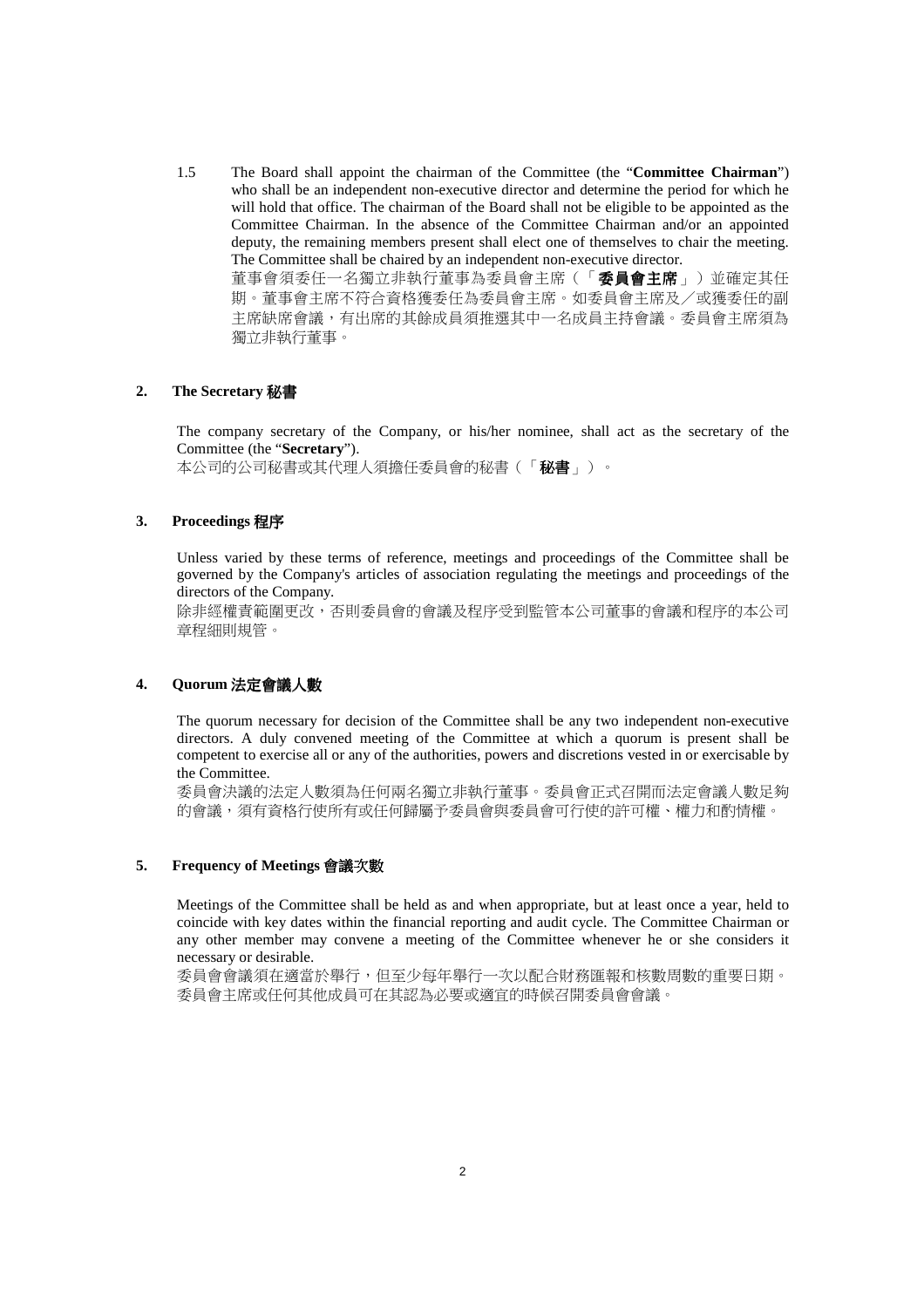#### **6. Notices of Meetings** 會議通知

- 6.1 Meetings of the Committee shall be summoned by the Secretary at the request of any of its members. 秘書須應任何委員會成員要求傳召委員會會議。
- 6.2 Unless otherwise agreed, notice of each meeting confirming the venue, time and date together with an agenda of items to be discussed, shall be forwarded to each member of the Committee, any other person required to attend and all other non-executive directors, with reasonable notice, before the date of the meeting. Supporting papers shall be sent to Committee members and to other attendees as appropriate, at the same time. 除另有協定外,每份確實地點、時間和日期的會議通知,連同將予討論的議程項目須 在會議日前以合理時間的通知轉交委員會各成員、任何須出席會議的人士及所有其他 非執行董事。同時,支持文檔須送交委員會成員及其他與會人士(如適當)。

## **7. Minutes of Meetings** 會議紀錄

- 7.1 The Secretary shall record the proceedings and resolutions of all meetings of the Committee, including recording the names of those present and in attendance. 秘書須記錄委員會所有會議程序和決議,包括出席者和列席者姓名。
- 7.2 The Secretary shall ascertain, at the beginning of each meeting, the existence of any conflicts of interest and minute them accordingly. 秘書須在各會議開始時查明是否存在任何利益衝突並據此載入會議記錄內。
- 7.3 Full minutes of meetings should be kept by the Secretary. Draft and final versions of minutes of the meetings should be sent to all members of the Committee for their comment and to all members of the Board for records respectively, in both cases within a reasonable time after the meeting. 秘書應保存整份會議紀錄。會議紀錄初稿和最終版本應送交委員會所有成員以提供

意見並送交董事會所有成員各自作記錄。在各個情況下,應在會議日期後以合理時 間送交。

# **8. Annual General Meeting** 股東周年大會

The Committee Chairman or in his/her absence, another member of the Committee or failing that his/her duly appointed delegate shall attend the annual general meeting of the Company so as to be available to answer questions from shareholders on matters within the scope of duties of the Committee.

委員會主席或(如主席缺席)委員會另一成員或如其未能出席則為其正式委任的授權人士須 出席本公司股東周年大會,以就委員會權責範圍內的事項回答股東的提問。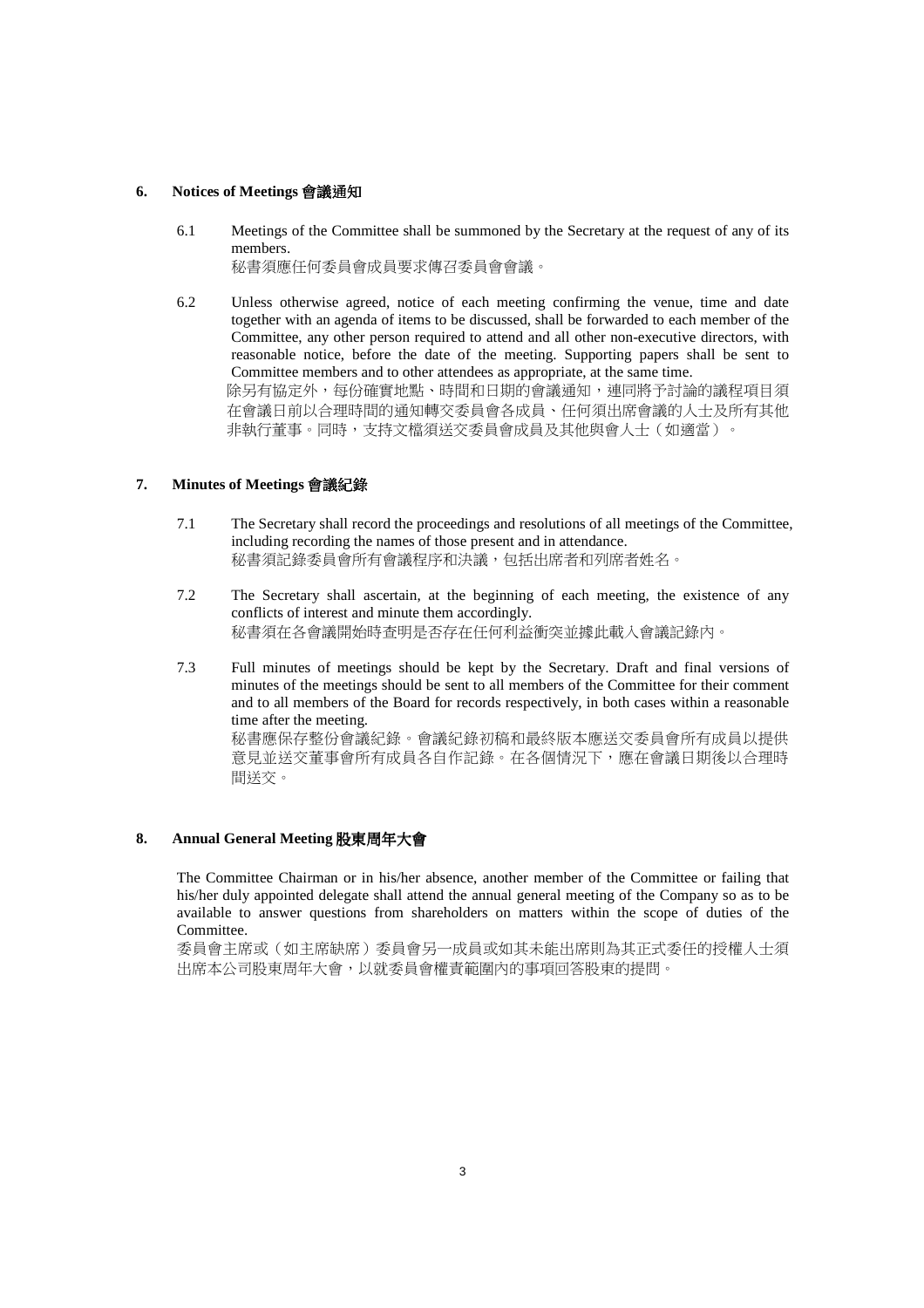#### **9. Duties** 職責

 The duties of the Committee shall be to: 委員會的職責須為:

- 9.1 make recommendations to the Board on the Company's policy and structure for all directors' and senior management remuneration and on the establishment of a formal and transparent procedure for developing remuneration policy; 就所有本公司董事及高級管理人員的薪酬政策及架構,及就設立正規而具透明度的 程序制訂薪酬政策,向董事會提出推薦意見;
- 9.2 review and approve the management's remuneration proposals with reference to the Board's corporate goals and objectives; 因應董事會所訂企業方針及目標而檢討及批淮管理層的薪酬建議;
- 9.3 either:
	- (i) to determine with delegated responsibility, the remuneration packages of individual executive directors and senior management; or
	- (ii) to make recommendations to the Board of the remuneration of individual directors and senior management;

This should include benefits in kind, pension rights and compensation payments, including any compensation payable for loss or termination of their office of appointment;

以下兩者之一:

- (i) 獲董事會轉授以下職責,責任厘訂個別執行董事及高級管理人員的特定薪酬待 遇;或
- (ii) 向董事會建議個別執行董事及高級管理人員的薪酬待遇。;

此應包括非金錢利益,退休金權利及賠償金額(包括喪失或終止職務或委任的賠 償);

- 9.4 make recommendations to the board on the remuneration of non-executive directors; 就非執行董事的薪酬向董事會提出建議;
- 9.5 consider salaries paid by comparable companies, time commitment and responsibilities and employment conditions elsewhere in the group; 考慮同類公司支付的薪酬,須付出的時間及職責以及集團內其他職位的雇用條件;
- 9.6 in determining such packages and arrangements, give due regard to any relevant legal requirements, and the provisions, guidelines and recommendations of related regulatory bodies; 在厘定該等薪酬待遇和安排時,適當地考慮任何有關的法律規定及相關監管機構的 條文、指引和推薦意見;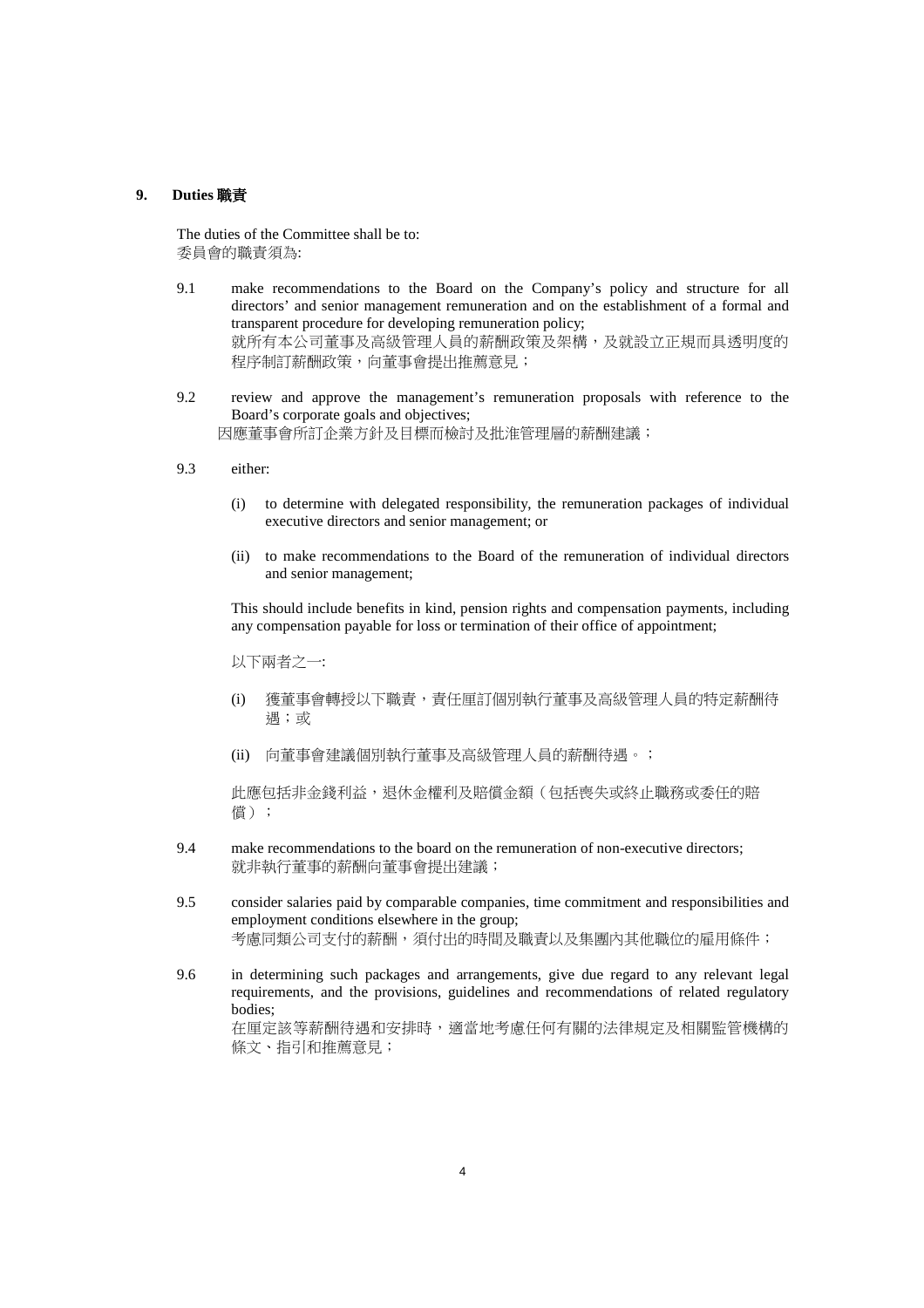- 9.7 review and approve compensation payable to executive directors and senior management for any loss or termination of office or appointment to ensure that it is consistent with contractual terms and otherwise fair and not excessive ; 檢討及批准向執行董事及高級管理人員就其喪失或終止職務或委任而須支付的賠 償,以確保該等賠償與合約條款一致;若未能與合約條款一致,賠償亦須公平合 理,不致過多;
- 9.8 review and approve compensation arrangements relating to dismissal or removal of directors for misconduct to ensure that they are consistent with contractual terms and are otherwise reasonable and appropriate; 檢討及批准因董事行為失當而解雇或罷免有關董事所涉及的賠償安排,以確保該等 安排與合約條款一致;若未能與合約條款一致,有關賠償亦須合理適當;
- 9.9 review annually the appropriateness and relevance of the remuneration policy; 每年檢討薪酬政策的恰當性和相關性;
- 9.10 consult with the chairman of the Board and /or the Company's chief executive about the Committee's proposals relating to remuneration of other executive directors; 就其他執行董事薪酬的委員會方案,諮詢董事會主席及/或本公司行政總裁;
- 9.11 ensure that no director or any of his/her associates is involved in deciding his/her own remuneration; 確保任何董事或其任何連絡人不得自行厘訂薪酬;
- 9.12 form a view in respect of service contracts that require shareholders' approval and advise shareholders(other than shareholders who are directors with material interest in the service contracts and their associates) as to whether the terms are fair and reasonable, advise whether such contracts are in the interests of the Company and its shareholders as a whole and advise shareholders on how to vote. An independent non-executive director who has material interest in any such contracts shall not attend the Committee meeting at which such service contract is considered; 就需要取得股東批准的服務合約形成意見,並就條款是否公平合理、該等合約是否 符合本公司和其股東整體利益及股東如何投票方面向股東(股東屬於服務合約中具重

大利益的董事及其連絡人則除外)提供意見。在任何該等合約中具重大利益的獨立非 執行董事不得出席委員會審議該等服務合約的會議;

- 9.13 be aware of and advise on any major changes in employee benefit structures throughout the Company; 察覺本公司雇員福利結構的主要變動及就此提供意見;
- 9.14 ensure that all provisions regarding the disclosure of remuneration including pensions, as set out in the relevant provisions of the listing rules, are fulfilled; and 確保已符合上市規則相關條文所載有關薪酬(包括退休金)披露的所有條文;及
- 9.15 be responsible for establishing the selection criteria, selecting, appointing and setting the terms of references for any remuneration consultants who advise the Committee and to obtain reliable, up-to-date information about remuneration in other companies. The Committee shall have the full authority to commission any reports or surveys which it deems necessary to help it fulfill its obligations. 負責設立甄選標準、委任並設立任何向委員會提供意見的薪酬顧問的權責範圍以及 就其他公司的薪酬取得可靠和最新的資料。委員會須擁有全權委託進行其認為必要 的任何報告或調查,協助履行其義務。